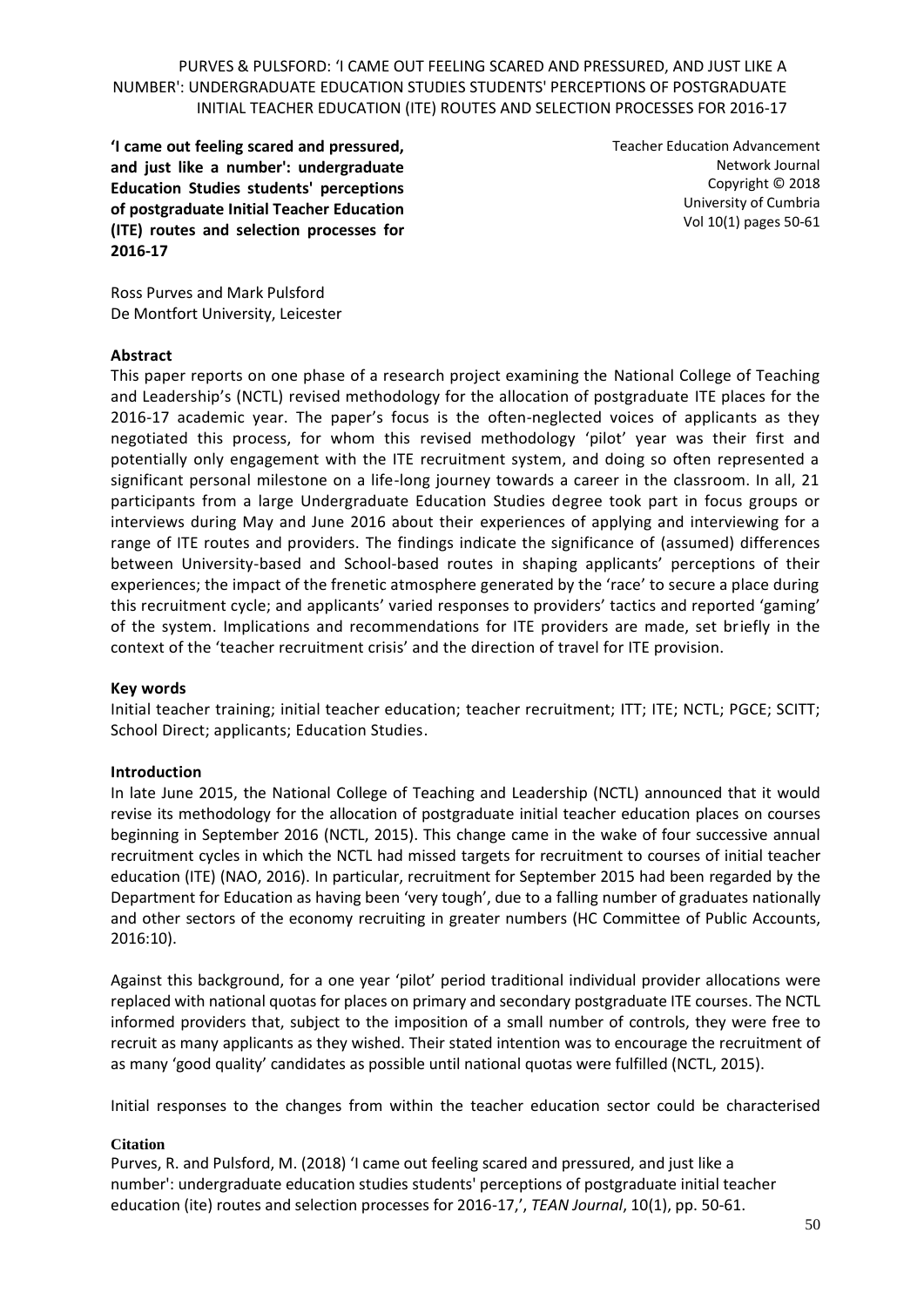generally as cautious. For instance, members of the UCAS Teacher Training Advisory Group expressed concern at a 'potential backlog of applicant interviews' and noted that both 'applicant and provider behaviours were likely to change' (UTTAG, 2015:4). The Teaching and Related Professions Task Group of the Association of Graduate Careers Advisory Services concluded it was likely 'that providers [would] want to recruit early in the autumn and make offers as quickly as possible, at least in the most popular subject areas and phases' (TRPTG, 2015:2). A subsequent report for the Cambridge Primary Review Trust went further, describing the reforms as 'lamentable and badly thought through', and having resulted in 'highly predictable… sacrificing of quality by some providers, in favour of speed of recruitment before the recruitment cap was imposed' (McNamara *et al*, 2017:45).

Once the annual recruitment cycle opened predictions regarding early recruitment quickly proved prescient. Within a month concerns emerged about the speed of national recruitment in some Secondary subjects. The shock which followed the subsequent closure of recruitment to these subjects was felt throughout the teacher education community and amongst potential applicants. Headlines such as 'High-quality teacher trainees being turned away under new race-for-place system' and 'Postgrad teacher training shake-up causes meltdown'<sup>1</sup> added to general levels of anxiety surrounding the securing of a teacher training place for September 2016. Whilst it is probable that the 'experimental', time-limited nature of the NCTL's revised procedures was understood by many teacher educators, particularly those with more experience of the vicissitudes of government policy, the same probably could not be said for applicants, whose experiences during late 2015 and early 2016 were likely to represent their one and only engagement with the postgraduate ITE recruitment system. For those affected by these anxieties, and for whom a PGCE application may have represented a significant personal milestone on a long journey towards a career in the classroom, reassurances that the system could always be further 'tweaked' the following year may have provided little consolation (e.g. see Howson, 2015 and associated online responses). Probably the most persistent concern, however, was that the revised methodology favoured school-based routes over their University counterparts, potentially for ideological reasons (Ward, 2015; Millar, 2016; Ward, 2016).

#### **Motivations for the research**

 $\overline{\phantom{a}}$ 

As lecturers on a large BA Education Studies programme, and with the above context in mind, we undertook research intended to generate a broad and robust assessment of the ITE recruitment cycle for September 2016 entry. We conducted two phases of fieldwork during the summer term of the 2015- 16 academic year, designed to explore two key groups' experiences of the recruitment process; the first phase focused on the applicants themselves, and the second was a web-based survey of ITE providers. The latter was important to address the way that this policy was perceived by providers to influence and challenge their practice. This will be the focus of a subsequent paper.

This paper, however, focuses exclusively on phase one of the research, the ITE applicants' experiences. Our motivations for this focus are two-fold. Firstly, we wish to contribute to the contemporary debate surrounding the presentation of 'school-based' and 'university-based' routes to applicants as though at opposite ends of a practice spectrum (Jackson and Burch, 2016). It seemed to us that the frenetic atmosphere which characterised the application process for September 2016 contributed to this sense of polarisation in the minds of some applicants.

Secondly, whilst contemporary media coverage suggested that there may well have been significant impacts of NCTL's changes for ITE providers (and for University-based providers in particular) we have observed that applicants' views were often absent from this coverage. Therefore, we wish to give maximum consideration to the experiences of a group of BA Education Studies students as they navigated the ITE terrain amid the circumstances. Taking our lead from Morrison (2014), we wish to

<sup>&</sup>lt;sup>1</sup> In the Times Educational Supplement on 25<sup>th</sup> November and 11<sup>th</sup> December 20<sup>th</sup> 2015 respectively.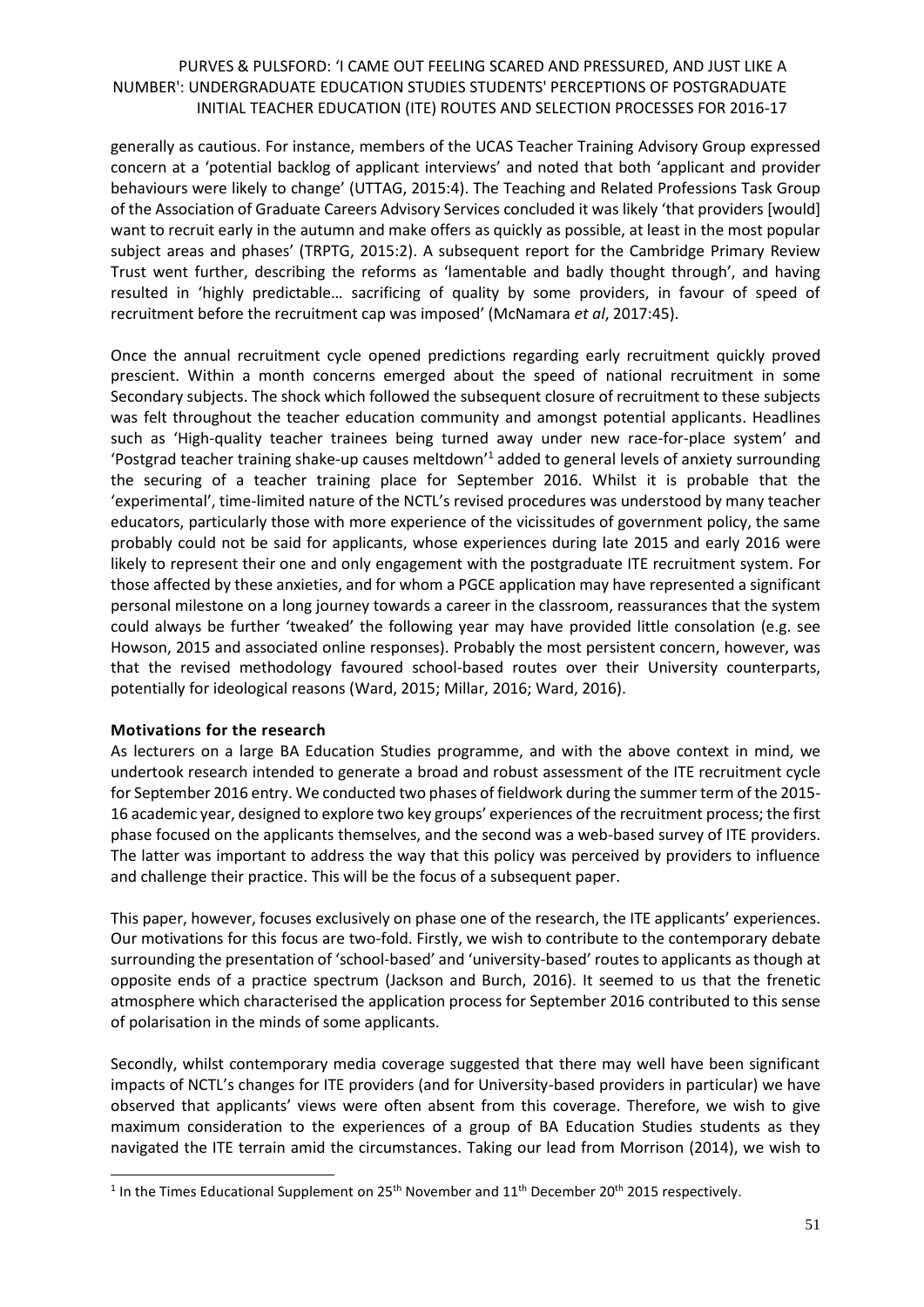augment the small body of research which deals specifically with the nascent self-identities of Undergraduate Education Studies students as they near graduation. We share Morrison's view that Education Studies degrees can occupy an 'unstable and ambivalent position' (p.187), specifically, the subject 'has its roots in teacher training yet does not offer [qualified teacher status]' (ibid.). Some students' responses to the perceived challenges associated with gaining an ITE place for September 2016 appeared, at least in part, to be fuelled by the liminality of Education Studies and its relative status as an archetypal 'post - 92' university<sup>2</sup> subject. Developing Morrison's conclusions, we surmised that during this recruitment cycle the presumed 'reputational capital' of students' undergraduate institution combined with students' social and educational backgrounds to influence preferred ITE route and their perceptions of likely application success.

#### **The study**

 $\overline{\phantom{a}}$ 

All BA Education Studies students undertaking their final year in 2015-16 at a university in the English Midlands(N=139) were invited to participate in interviews about the process of applying and attending selection events for Primary and Secondary school ITE courses. This paper reviews our findings from a thematic analysis of data from these interviews, and develops a discussion of their implications against the backdrop of the evolving ITE context.

The interviews were undertaken during May and June 2016 and the sample consisted of 21 participants, 13 of whom took part in focus group interviews and 8 gave accounts of their experiences through individual interviews. 19 of the sample were female and 2 were male. 4 were mature students and 3 of these had childcare responsibilities that impacted on their choice of prospective providers. 15 of the participants were White British, 4 were from South Asian ethnic backgrounds, 1 was Black British (mixed heritage) and 1 was originally from Eastern Europe.

Collectively, participants had applied for University-based, School Centred Initial Teacher Training (SCITT) and School Direct (SD) routes and had submitted applications at varying points in the cycle, from the day the UCAS system opened until well after the Christmas period. Most participants were on a single honours Education Studies BA course, reflected in the fact that 15 of our sample had applied for Primary ITE; however, 6 participants were joint honours Education Studies and Arts/Humanities students and had applied for Secondary ITE in those subjects. Many participants had extensive previous professional experience of teaching support work in schools. By the time of the interviews, all but 4 of the participants had been offered places by one or more provider.

Findings are grouped into two themes relating to (1) perceptions of differing training routes and (2) experiences of selection processes within these.

#### **1. Applicants' perceptions of the differences between the ITE routes**

First, this paper considers the applicants' perceptions of the different ITE routes because one key feature of our findings is the polarised perception of University-based training routes versus 'schoolbased' routes, reflecting the ongoing Government narrative that has worked to forge this distinction in particular ways (e.g. Gove, 2013; Skinner, 2015). A perfect storm of providers being somewhat on the back-foot regarding NCTL's revised allocations methodology and applicants feeling pressure to apply as early as possible and accept whatever offers they were given, meant that the established 'truths' of popular opinion and Government rhetoric over the preceding few years could be seen as driving the latent understanding that applicants in this research had of the different ITE routes in this recruitment

 $2$  In the UK, the term 'post-'92 university' refers to a group of higher education institutions which attained 'university' status following the 1992 *Further and Higher Education Act*. Many of these institutions were formerly referred to as 'polytechnics', or colleges of further or higher education and had 'extended histories as vocational training organisations' (Powell and Dusdal, 2017: 74).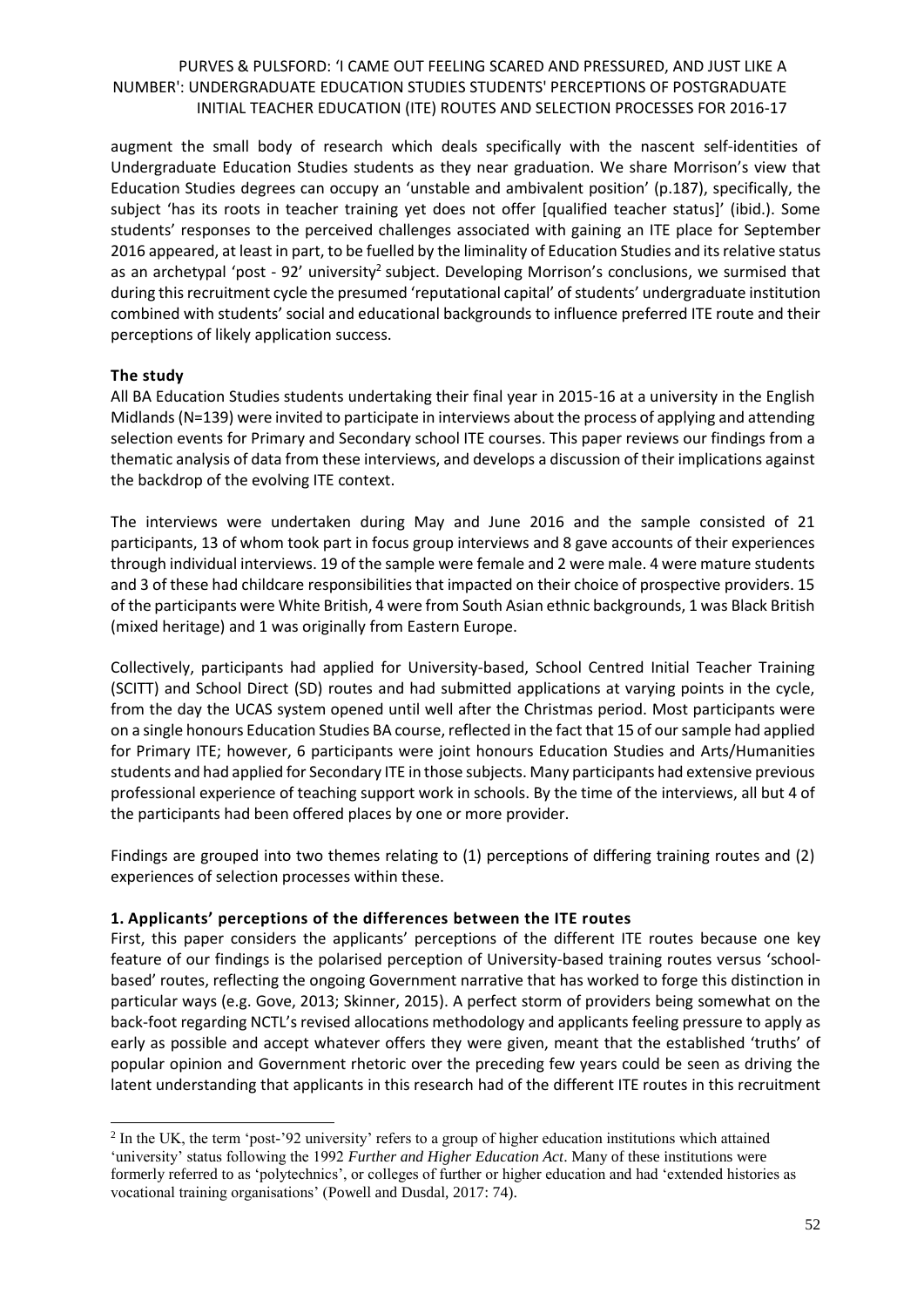cycle. As such, the distinction between routes and providers became a significant part of the discussions in our interviews.

#### *University-based PGCEs*

These routes tend to be perceived as 'the most obvious route, the one that most [people] will assume you'll probably do, and I think teachers do as well' (successful, SCITT/SD applicant); 'everyone knows what a PGCE is, but if you turn round to someone and say yeah I'm doing a SCITT you'd have to explain it a bit more' (successful, female, secondary applicant). At the outset of planning to be a teacher, the University-based PGCE was often seen as 'what I thought I had to do. I didn't realise there were any other routes until I started this [Undergraduate] course. I thought it was the only option' (successful, male applicant).

The relationship between theory and practice was seen to be a prime distinction in the ITE market. The teaching on University-based courses was initially taken by participants to be based on a lecture format and 'theory-based' with less focus on the school placement aspect - although it was also acknowledged that overall the placements on these PGCEs provide similar in-school time as other routes. It was the balance and focus of taught and applied elements that made for the key difference:

With SCITT, you are in a school so you are like an actual teacher from the first day of term (successful, SCITT applicant).

[With University-based PGCEs], I just think of didactic, I think it's really negative like…if someone said to me they were going to do a PGCE just in a University I would be like well that's - you are going into schools, surely you should be in that environment?

(successful, secondary arts SD applicant).

The established status, as well as the perceived teaching format, on such University-based PGCEs fed into the general sense that these courses are more academic and provide – as participants tended to put it - a 'broader' training compared with the more 'specific' school-based routes. And yet whilst many of these applicants felt quite negative about the University route as a suitable place for them, and in the face of sustained Government discourse that favoured a school-based route, University-based PGCEs retain a certain kudos. These were described variously by participants as 'traditional', 'academic', 'established' and 'high status'.

In these discussions with Education Studies students there was a definite sense that University-based PGCEs were seen as right for the high-achievers, for the 'clever' students. But for those who have experience in schools and feel they can *hit the ground running*, the University based route is not necessarily the first choice:

If you enjoy the academic side of things then you're more likely to enjoy a [University] PGCE, whereas I'm just ready to be out of Uni and doing that sort of thing...l've gone for a School Direct because I just want to be in a school and get going

(successful, SCITT/SD applicant).

The contrast that these school-based routes offer in this respect seems to emphasise some of the negative perceptions of an 'academic' University route, a point that seems particularly salient for many of these students, who have a distinct sense of their own academic identities:

...Would our opinions probably not be acceptable or accepted at the University of [X]? There's an opinion that they think they are better than [our University] and they have these set ideas. When you go to their open days, it is very much 'this is who we are, and you've got to assimilate to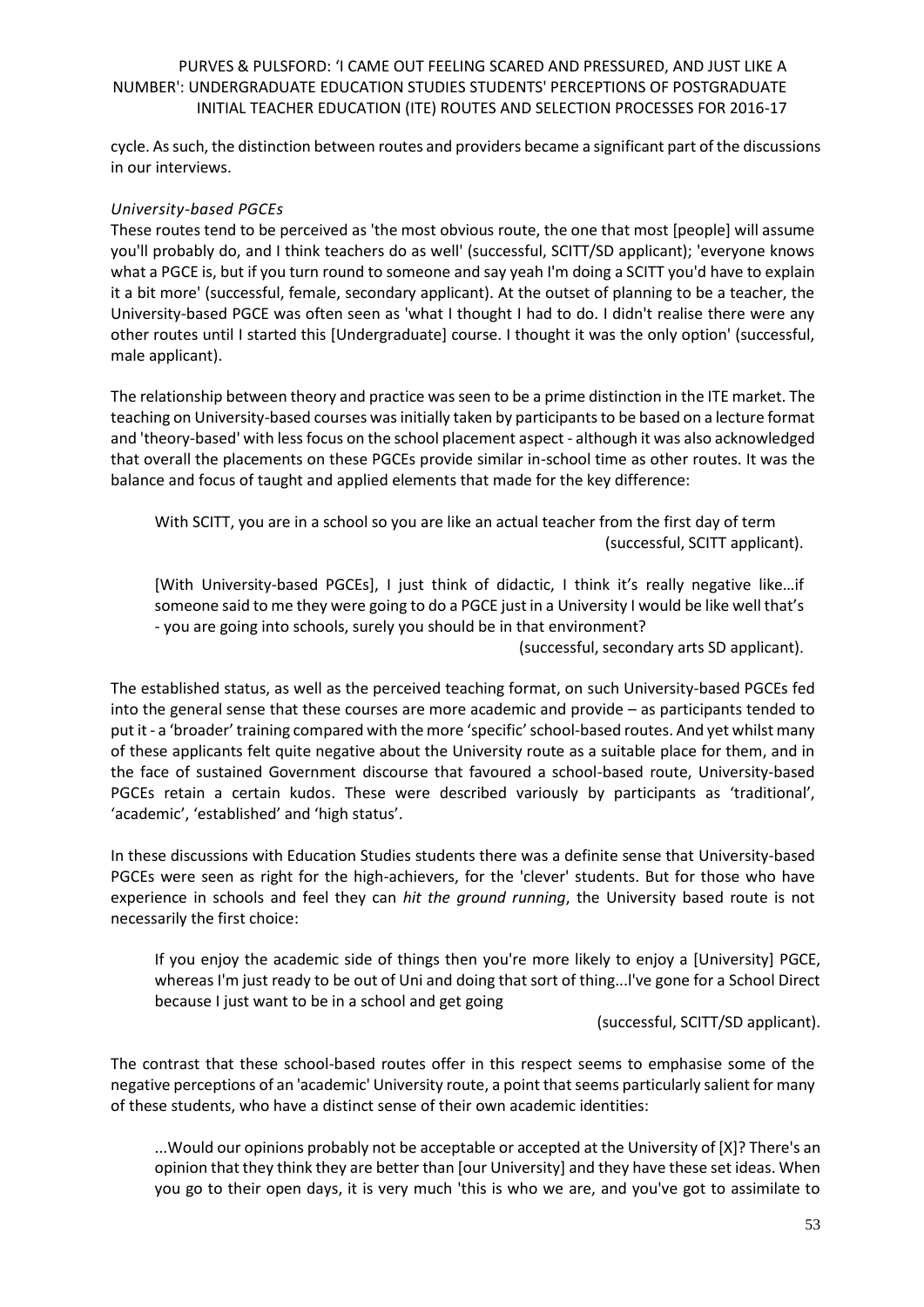being like us... When I went to the [X University] open day at the end of Year 2, I came away thinking 'I'm not applying there, they are all snobs'

(successful, mature female SD applicant).

#### *SCITT and School Direct*

Whilst it felt relatively clear to these applicants what differentiates a University-based PGCE from other routes, there was general agreement that it was unclear not only what the differences were between SCITT and School Direct routes, but also how they might be interrelated with other and indeed University providers,

I applied for three as you do, but what I didn't realise was that I had applied for one SCITT place, and I applied to two schools. What I didn't realise was the two schools were actually both a part of the same SCITT…they didn't really make it clear

(successful, secondary arts SCITT applicant).

The commonality between these routes (which made them stand apart from University-based PGCEs) was not only their 'school-centred' nature; these school-based options were seen to be a great deal more supportive of trainees, and this compares unfavourably with perceptions of University-based PGCEs as having large numbers of students and a less personalised approach:

[The University PGCE] is like 500 students where [SCITT/SD] is like 25 - your tutor's focused on you so you got more support

(successful, female applicant).

From my perspective [of the SCITT] I just felt a little more than a 'figure' [a number]... It was more like they cared about my progression as a practitioner, I felt like they wanted to help me become a better teacher

(successful, male applicant).

Because you're working in that environment every single day, my son's head teacher says [a SCITT] makes better teachers

(unsuccessful, mature University PGCE applicant).

Perceptions of these routes then feed into notions of what it takes to become a good teacher, and then extends further to employment and career prospects too:

I found the SCITT really attractive to apply to. They made it sound as though it was something really worth going into. There was more of a chance of me being employed if I went through the SCITT...That's what I picked up from how they made their course sound

(unsuccessful, female applicant).

It is an intriguing initial line of inquiry that for some of our research participants (from BA Education Studies at a post-'92 University), the emergence of school-based routes - which are seen to contrast with 'academic' University-provided PGCEs - operates certain aspects of their fledgling teacher identities. A vital factor in neophyte teachers' professional 'becoming' is how they perceive themselves – how they identify with the role, how they feel it fits them – and this impacts on their initial training experiences (Korthagen, 2004; Walkington, 2005). Such pre-dispositions are gendered and classed, and it can be seen that these applicants' assumptions about the different expectations of trainees on different routes generates a hierarchy of 'vocational habitus' (Colley et al, 2003) in which they can keenly locate themselves. This implies a potential and iniquitous alignment of social background and training routes, and problematises the apparently innocuous idea that particular routes will fit some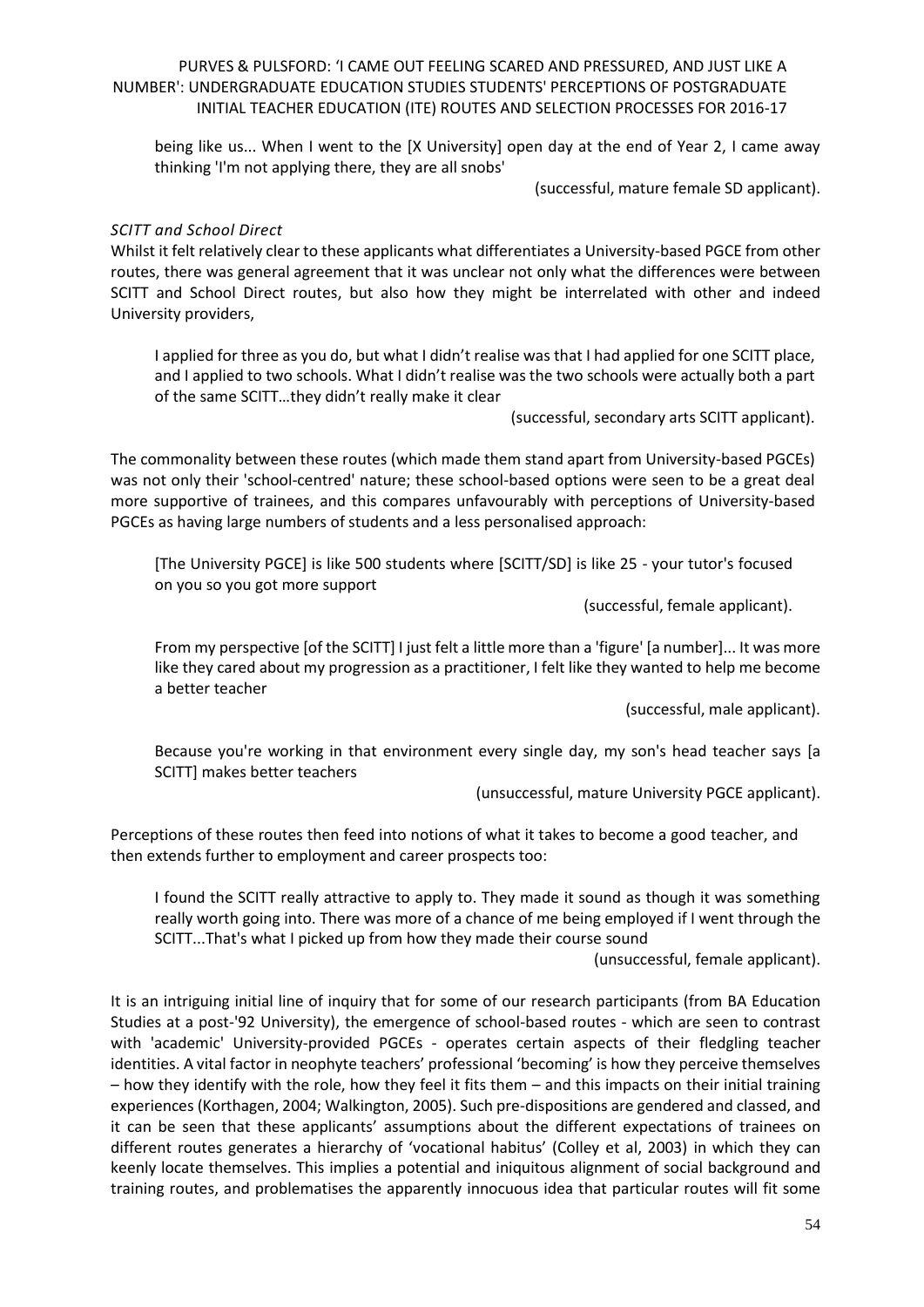people and not others. The notion that you do not necessarily need particular academic ability or qualifications to make a great teacher - just the right personality, a certain way with children and a 'hands-on, get-stuck-in kind of approach to education' as one participant noted - is evident within perceptions of the current ITE nexus:

...you could be a student that gets a first in everything but have no connection with children, have no personality and you'd fly through [on a PGCE interview]'.... whereas the SCITT and School Direct are looking for more of a personality that they know would fit well with teaching (unsuccessful, mature University PGCE applicant).

#### **2. Applications, interviews and selection events**

The issues raised above are often echoed within the participants' accounts of attending interviews, where initial opinions and perceptions are sometimes changed and sometimes hardened. For example, it was often at the University-based PGCE interviews that associations of 'prestigious' turned to `pressurised' or 'pretentious':

And then [my opinion about University of Y] changed because I went there thinking this is a really good Uni, this is a good place to get, and then I came out and I was like no, not a chance.... I came out feeling scared and pressured, and just like a number

(successful, secondary arts University PGCE applicant).

I found [the PGCE provider] very pretentious... just the whole environment... [at the interview] everyone's sitting there... this lady was like `no talking' and it was like being in private school...no opportunity to get your personality across

(unsuccessful, mature University PGCE applicant).

In selection event scenarios where many interviewees were in attendance, some applicants felt the interview/selection processes were more about 'screening people out' within the University route; the criticism that they were just made to feel 'like a number' was common.

However, it is important to note that there were some similar experiences reported by those attending SCITT interview events. The initial positivity about the benefits of that route was sometimes dampened by the high-numbers approach to the interview process:

[This particular] SCITT, I went to see them twice during the open [day] events; they said how much they care about the interview process and the discussion, and when I went to the first part of the interview and there were so many people and we had this discussion but you could only answer one [question]... they had too many numbers…

(successful female applicant)

… just the fact that they were interviewing so many people on one day; people were literally taking the test, giving them back in and then someone else would come and sit in their chair, just kept coming in and out

(successful, SCITT/SD applicant).

In a marked contrast, some applicants who had experienced both SCITT and School Direct interview events considered the School Direct approach to be their ideal - again noticeably fuelled by negativity towards the 'screening' of applicants at larger events and influenced by the 'personal/personality' focus that such applicants crave:

... you walked in, they knew everyone's names, they knew a little bit about you already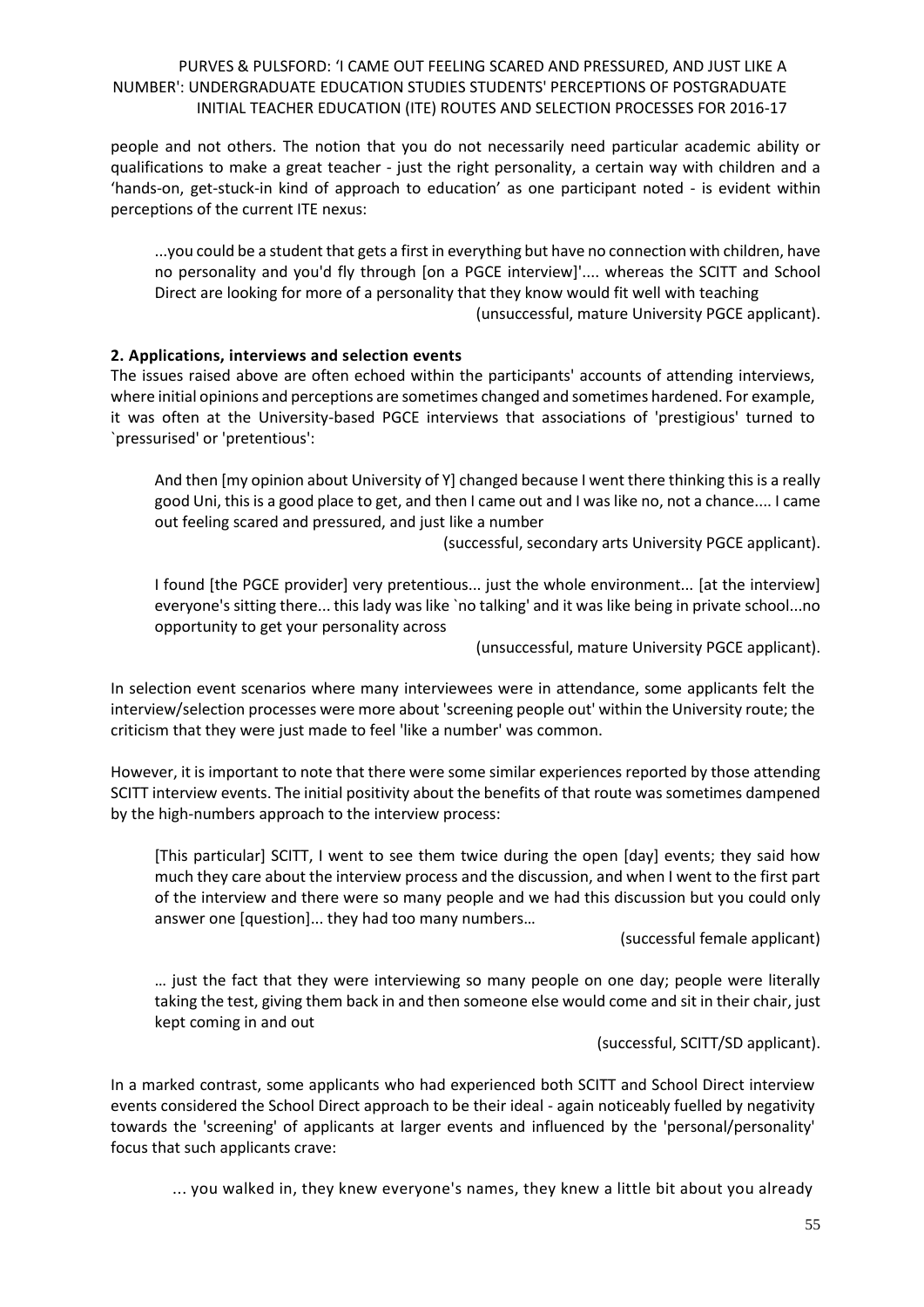which I just thought 'how good is that', and it makes you feel at ease. I think encouraging as well… they obviously have thought of you a bit more than like being a number (successful, SCITT/SD applicant).

And yet interviewing for a School Direct place was not a universally positive experience. One applicant was surprised to find that following successful initial interviews with these providers, they were required to undergo exactly the same interview/selection processes at the accrediting University as those applicants who had applied directly to the University. As such, the applicant felt that the University 'did not care' which route they had applied for and treated them all the same way.

It is clear that the applicants in this research experienced a range of varying interview styles, recruitment activities and selection events, which is perhaps to be expected given the range of routes and providers - but what struck a particular nerve for these participants was that they were faced with this variety within very short time periods and as such felt they were being pushed from pillar to post by providers (see below) who had initially professed to 'care' about them. In sum, there is a tangible sense here of applicants baulking when they feel treated like 'just a number' and when the process they're entangled in is opaque.

#### **The 'race' for a place**

It is worth noting here that the 'race' many participants felt there were engaged in during this recruitment cycle, driven by the way providers tended to respond to the imposition of national quotas and the resultant high degree of uncertainty, led to considerable stress for these prospective trainee teachers. Not only were providers asking applicants to prepare in sometimes significantly different ways for their selection events, but these often came so close together that the pressure could become unbearable:

[Mine] were all at the same time, I had four interviews in four days like one after the other and by the last one you know you are not performing your best because you are just like, they tire you out don't they. You come home like oh my god. And I think yeah - it's just a bit intense!

(successful SCITT/SD applicant).

Although some applicants in this research did express the view that getting the application and interviews over with early was a positive (before the most intense pressures of final year Undergraduate University work), arguably these applicants were those that were always going to find the system more straightforward to navigate. Overall, there was a strong sense from most participants that the added pressure of - in effect - having to compete for a place with the whole country was a cause of additional pressure to an already stressful experience:

But there is this sort of scariness that there are so few places compared to how many people actually want it, and all the different routes you never know how many people are going for a certain route that year. And if you don't have the perfect [personal] statement or the perfect application you might not get the interview or a place at all. And then you're just 'that's my plan for my life finished for a year'

(successful secondary arts SCITT).

It is important to add here that our interviews also revealed anecdotal evidence from these participants' peer networks that the pressures of the application process itself (including rumours of course closures and vicious 'The Apprentice'-style interview days) led some to stall even before submitting to UCAS, and perhaps potential teachers were lost to the profession as they opted for alternative opportunities at that crucial end-of-degree juncture.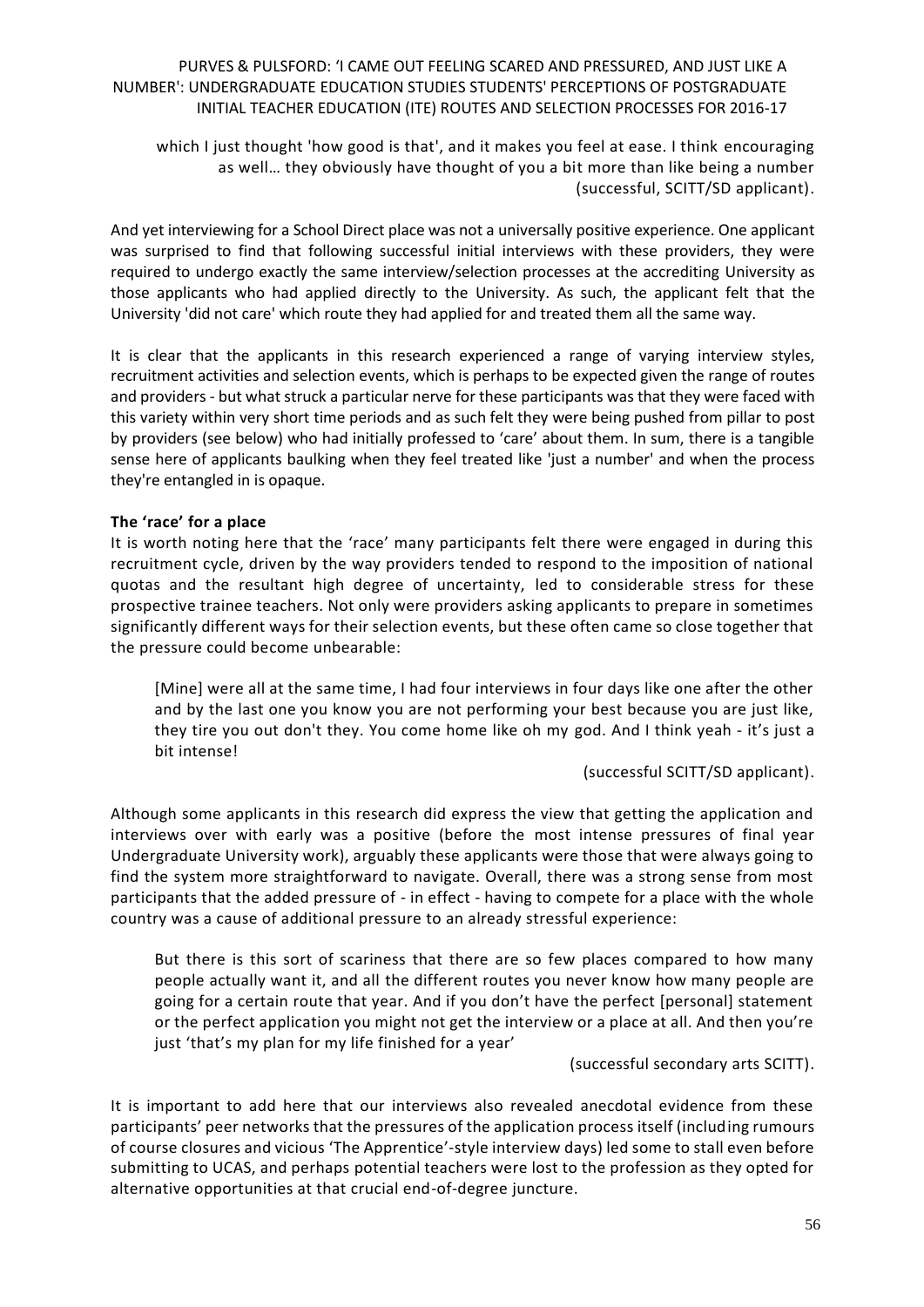#### **Shifting power differential between applicants and provider**

An early concern expressed following the NCTL's change of policy was that the new model of place allocations, combined with a growing number of school-based providers, would see the 'transfer of teacher supply to several thousand competing small businesses' (Chris Husbands, then of the UCL Institute of Education, quoted in Scott, 2015). Evidence from our focus groups suggested that applicants were typically very aware that there could be commercial implications for their choice of providers. Several explained that they had felt they were being 'sold to' when attending open days:

They're always going to give you their best stats... they're going to tell you that 'we're the best in such and such field'...lt made me feel like a customer but that's because I used to work in sales and I know all of their tricks

(unsuccessful, female, mature applicant).

In at least one case, a participant felt that questionable competitive tactics were being used by a provider. In a bid to have her accept their offer of a place quickly, this participant told us that a University provider had 'lied' to her regarding the imminent closure of her secondary subject<sup>3</sup>:

[University Y] rang me and they said something like 'you need to let us know as soon as possible because the Government have capped down on places for [this subject]' and I thought 'no they've not, you can't lie to me to make me make my decision' and that kind of influenced my decision, I didn't pick those in the end, because I just thought why do I want to go somewhere where I'm being made to feel like I'm being rushed about it (successful, secondary arts University PGCE applicant)

Whilst some expressed cynicism at this approach, others accepted that this was an inevitable outcome of the recent changes to ITE recruitment. Though, notably, it was the applicants who were feted by the providers – and chased by several – that found it an easier pill to swallow:

Obviously it was about them selling it to me, I understand that. When I got my offer, they sent me their 'Outstanding' Ofsted report... They sent me a letter... it wasn't just an offer on UCAS, it was a letter. And it said 'we were really excited by what we saw, we saw great potential and would love to work with you.' So as much as it was marketing in a sense, it was very personal (successful, male applicant talking about his experiences of a SCITT application).

Indeed, for those applicants who found themselves within the system and holding offers, there were certain advantages. As providers 'gamed' the system, some applicants reported reaping rewards:

And then luckily the place I eventually got into, they gave me like a 'premature' place because they were like 'we are going to offer it to you now before you get your interview so that if you get through then you can have it  $-$  because we can't offer it to you later if they are all gone'

(successful, SCITT applicant).

Some applicants recounted being given incentives to secure their places with certain providers – a mutually beneficial arrangement:

 $\overline{\phantom{a}}$ 

 $3$  Upon checking, we discovered that this particular subject did not close for HEI applicants until well over a month after this participant's interviews, suggesting that her assertion was likely to be broadly accurate.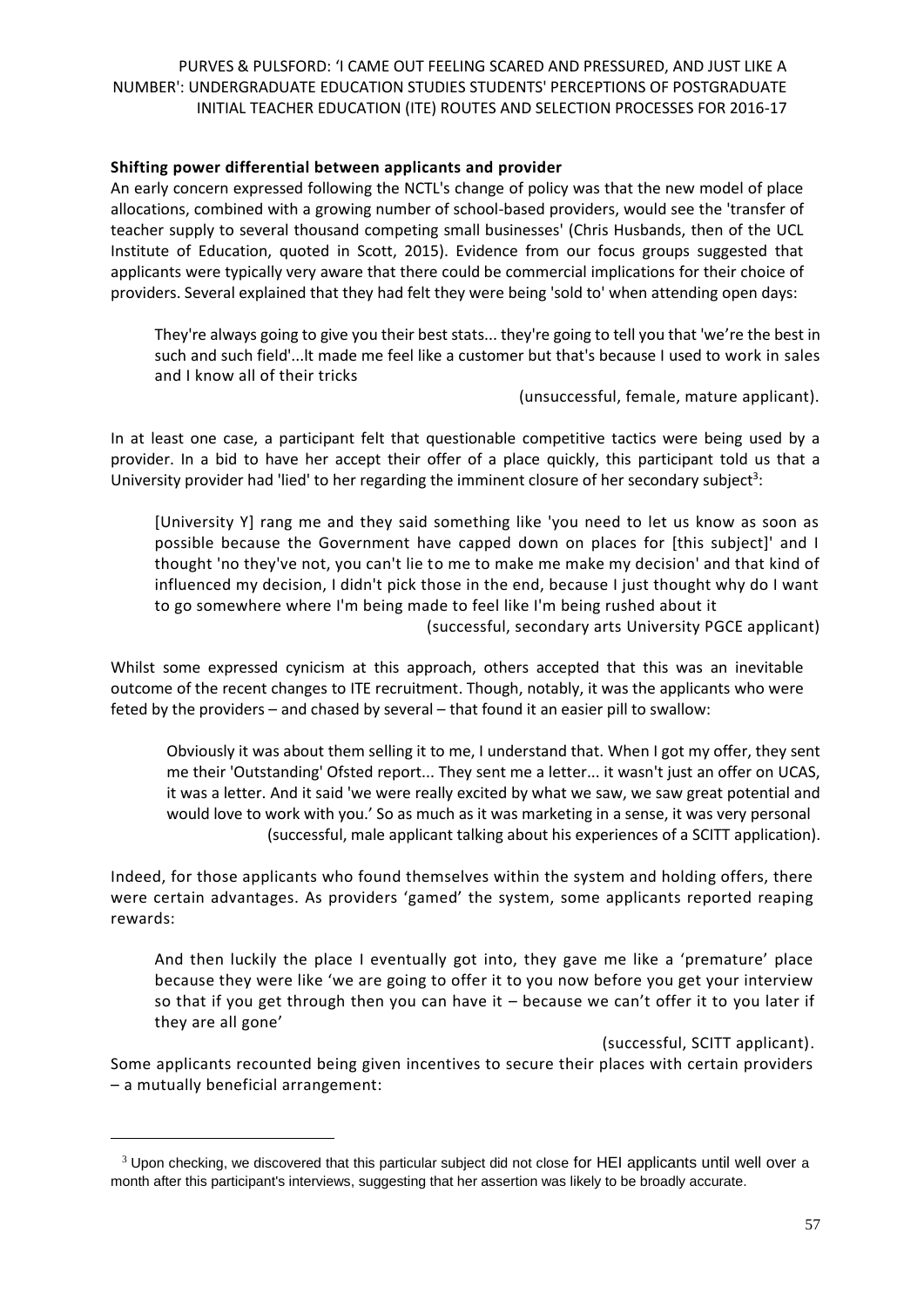So I actually said at the interview, 'really my weakness is maths' so…they did proper maths [support] so they could help people pass the [prerequisite Numeracy and Literacy] tests… and they even offered, if you pass one test before May you get £600 and if you pass both you get a grand

#### (successful University PGCE applicant).

Such tactics were attractive to those offered them, as were the images painted by some school-based providers of a tightly-knit, pastoral 'community' that was reflexive to trainees' needs and aspirations. Nonetheless, some participants reported being 'realistic' about the level of support and flexibility that might be ultimately available, should they accept an offer with a school-based provider:

Somebody's getting a wage out of it and people are getting funding out of it. But it's dressed up as something different and they masquerade that you will be given choice and be part of the group... When you go to the interviews you are sold this package of: 'yeah, as soon as you are ready you can come in and be part of our team'. But you're not, actually (successful, female SD applicant).

This comment reflected a view, expressed by around a third of the participants, that whilst they initially had 'power' as applicants, free to choose their three target providers, this power quickly shifted to the provider once they had made a firm acceptance of an offer. This realisation was part of a broader consensus amongst participants that the oft-publicised differences between various University- and school-routes were, in reality, far less pronounced.

In my experience of what's happening in School Direct, I don't think there is much difference [with University based programmes], to be quite honest... For me now, there is no difference.... [I thought at first] If I do it through School Direct, I'll be less 'under the thumb'… [but it was as though] 'once we've got you, we don't have to make the effort any more. We've filled our quota'. It's left a feeling of bitterness really

(successful, mature female SD applicant).

# **Conclusion**

Whilst this was a relatively small-scale, single-site study, we have indicated the strength of impressions that these research participants have about the various postgraduate ITE routes. University-based PGCEs are sometimes considered negatively when compared with school-based options, reflecting Government rhetoric during the preceding period. Whilst the differences between SCITTs and School Direct routes are apparently very unclear, these types of providerstend to be seen as suitable by these applicants since their practice-based (less 'academic') associations seem to articulate with these students' fledgling teacher identities.

Furthermore, in participants' reports of their interactions with providers during the application and interview process, these impressions are modified to some extent and it is noticeable that feeling 'like a number' within a less-than-transparent process is anathema to these applicants. As offers of places are received, considered and accepted some participants in our research describe particularly unexpected and disliked experiences which often lead to the realisation that, ultimately, they represent consumers to be sold to within a marketised system – a consequence of an extremely competitive and also uncertain terrain where providers are seen to be covering all bases in efforts to keep good applicants 'warm'. Unfortunately, a consensus amongst these applicants is that they paid the price for this. Yet it is also the case that where providers took positive measures to avoid losing candidates/places on their course, students reported reaping the rewards. A key point of concern remains, however, that such rewards were accrued by the applicants perceived to be 'strongest', and those with potential to be good teachers yet who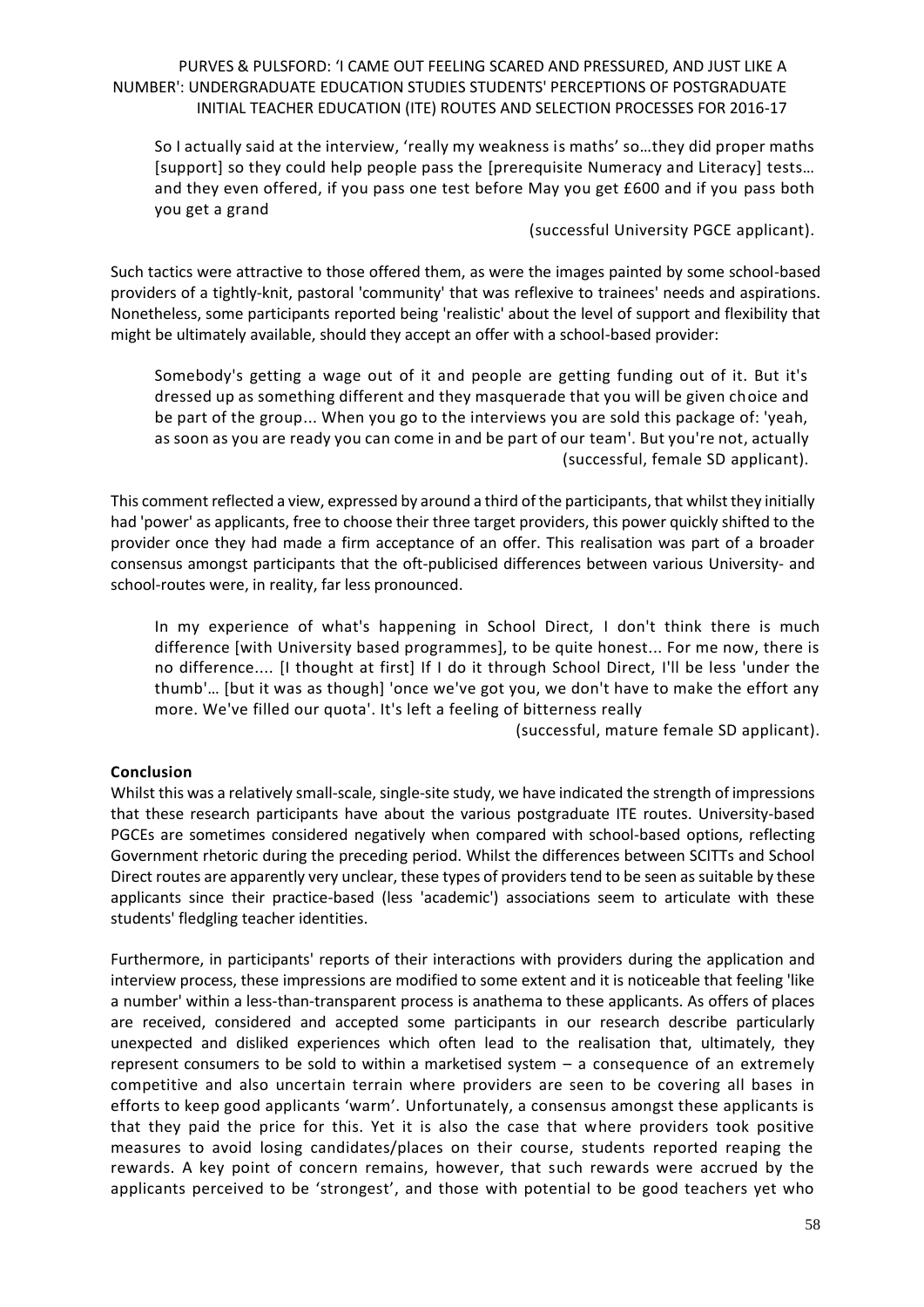needed more support at this stage were at risk of being jettisoned by the system, or were discouraged at the outset.

This all suggests a number of implications. Despite the reversion to an (albeit modified) provider rather than national quota system in subsequent years, the conclusions remain relevant in what remains a competitive 'market' where applicants have a range of choices in terms of both ITE route and provider. In the context of a 'teacher recruitment crisis', supporting people with potential to teach into ITE routes that best fit their needs, and the needs of local schools and pupils, is of paramount importance.

To achieve this, firstly it seems clear that the distinctions between routes and also between providers must be communicated clearly and early. The timing of the NCTL announcement about the revised allocation system in June 2015 hardly allowed for this, but clarity around key distinctions is what applicants crave. This transparency is, of course, tempered by the marketisation of the ITE recruitment process whereby providers are 'competing' for applicants; candidates are acutely aware of this and – this is the second recommendation - the providers that can communicate their 'offer' in genuine and authentic ways, and sustain this beyond applicants' acceptance of a place, lay a foundation for strong trainee-provider relationships during the ITE year and a pathway to trainee retention and success. With more time to plan and prepare for trainee recruitment, it is hoped that this good practice becomes widespread again.

A final thought regarding the building of this genuine and sustained trainee-provider relationship (which feeds into a wider debate about the direction of teacher education) is the pertinence of candidates' *own sense of themselves as learners and teachers, in relation to their choice of route and provider.* In a context of what may be perceived as a de-professionalising trend towards apprentice-like 'on the job' teacher training (Skinner, 2015; and see also Whittaker (2017) regarding the recently-proposed non-graduate 'apprenticeship' route to QTS), there is a risk that this articulates all too easily with a 'non-academic' learner identity amongst candidates, and ultimately minimises the significance afforded critical enquiry and researchbased reflection in prevalent images of what it means to be a 'good teacher'. The dismantling of the spurious distinction between 'academic' and 'practice' in teaching ought to be a goal of all teacher education, yet the support lent to this distinction by discourses that separate the priorities and roles of 'University-based' versus 'School-based' PGCE routes are ultimately unhelpful.

# **References**

- Colley, H., James, D., Diment, K. and Tedder, M. (2003) 'Learning as becoming in vocational education and training: class, gender and the role of vocational habitus', *Journal of Vocational Education & Training*,55(4), pp.471-498.
- Gove, M. (2013) *Michael Gove speaks about the importance of teaching.* Available at: https://www.gov.uk/government/speeches/michael-gove-speaks-about-the-importance-ofteaching (Accessed: 8 May 2017).
- HC Committee of Public Accounts (2016) *Training new teachers* [Third Report of Session 2016–17, 10 June 2016]. London: House of Commons.

Howson, J. (2015). 'Recruitment Controls 4', *John Howson: Some stories behind the education*  numbers [weblog]. 5<sup>th</sup> December 2015. Available at: https://johnohowson.wordpress.com/2015/12/05/recruitment-controls-4/ (Accessed: 21 April 2017).

Jackson, A. and Burch, J. (2016). 'School Direct, a policy for initial teacher training in England: plotting a principled pedagogical path through a changing landscape', *Professional Development in Education,* 42(4), pp. 511-526.